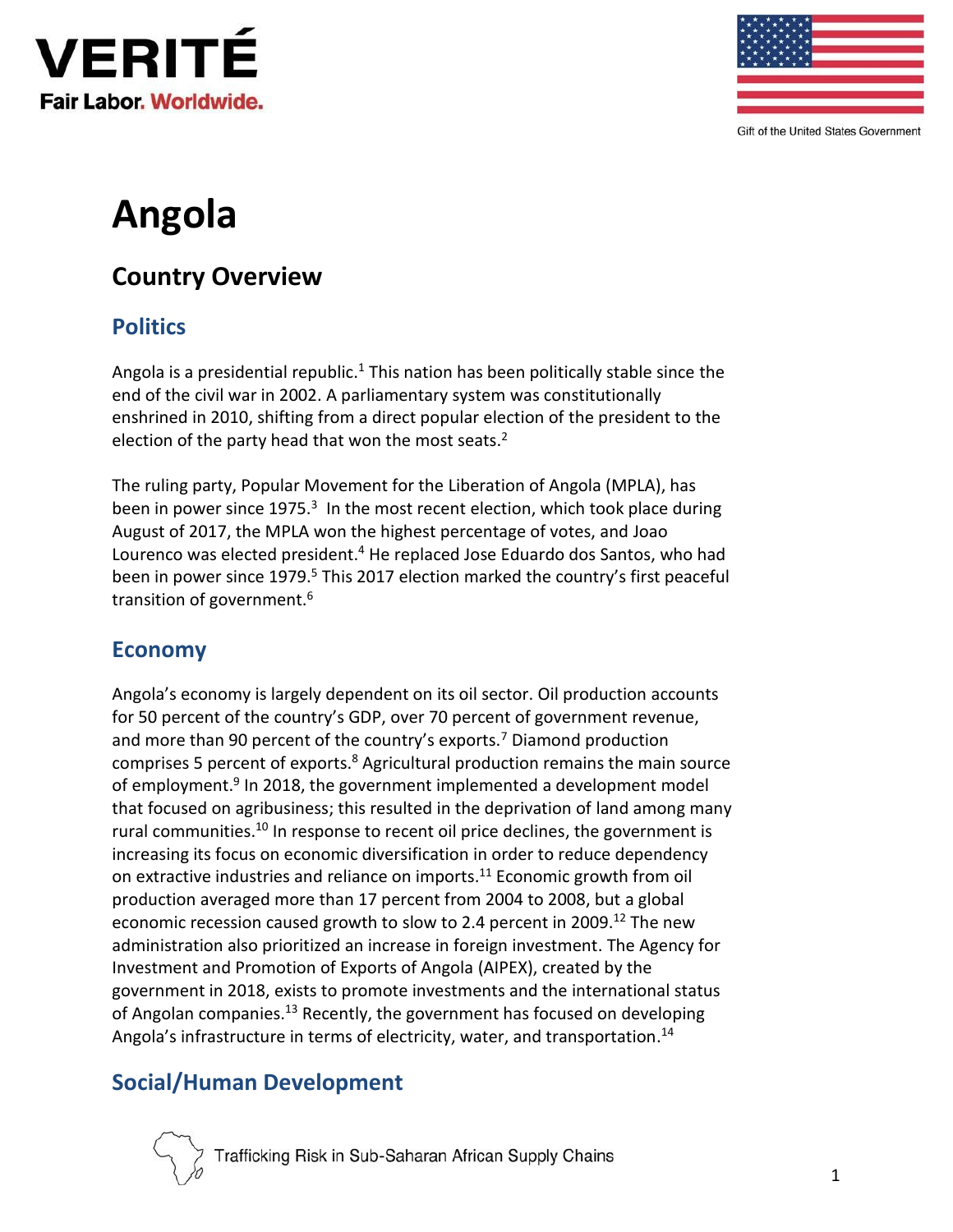

Due to its oil wealth, Angola is considered an upper middle-income country, with a USD 105 billion GDP and USD 3,370 per capita income.<sup>15</sup> However, despite years of abundant revenue, income remains highly unequal, and Angola demonstrates one of the lowest life expectancy rates in the world, averaging at 61 years. A large share of the population lives below the international poverty line.<sup>16</sup> Angola continues to recover from a 27-year long civil war that ended in 2002.<sup>17</sup> Poverty, high maternal and infant mortality, and illiteracy remain among the country's most prominent socioeconomic issues.<sup>18</sup>

Angola's largest ethnic groups consist of Ovimbundu (37 percent), Kimbundu (25 percent), and Bakongo (13 percent), while Mestiço (mixed European and native African) make up two percent of the population, Europeans contrive one percent, and the remaining 22 percent are recognized as other.<sup>19</sup> 14,000 San people, a traditional hunter-gatherer group, partly comprise the other 22 percent of the population. The San have been identified as a particularly vulnerable group; they lack basic government services and have been significantly impacted by land reforms. 20

# **U.S. Department of State TIP Report Summary**

# **U.S. Department of State TIP Ranking: Tier 2 Watchlist**

According to the *Trafficking in Persons Report*, trafficking and risk of trafficking was noted in potentially exported supply chains, particularly in agriculture and mining, and specifically in diamond mining. Trafficking risk was also indicated within the construction sector, which has been noted to support the export of mineral fuels.

Read the full TIP Report at: [https://www.state.gov/reports/2019-trafficking-in](https://www.state.gov/reports/2019-trafficking-in-persons-report/)[persons-report/](https://www.state.gov/reports/2019-trafficking-in-persons-report/)

# **Migrants and Other Vulnerable Populations**

Angola has a positive net migration. About 0.4 percent of the population are migrants.<sup>21</sup> The largest source country for migrants is the Democratic Republic of the Congo, followed by Guinea, Côte d'Ivoire, Cabo Verde, and São Tomé and Príncipe. Other migrant sending countries include South Africa, Portugal, and  $Chad.<sup>22</sup>$ 

There was an estimated 70,005 persons of concern by the end of 2018. Over half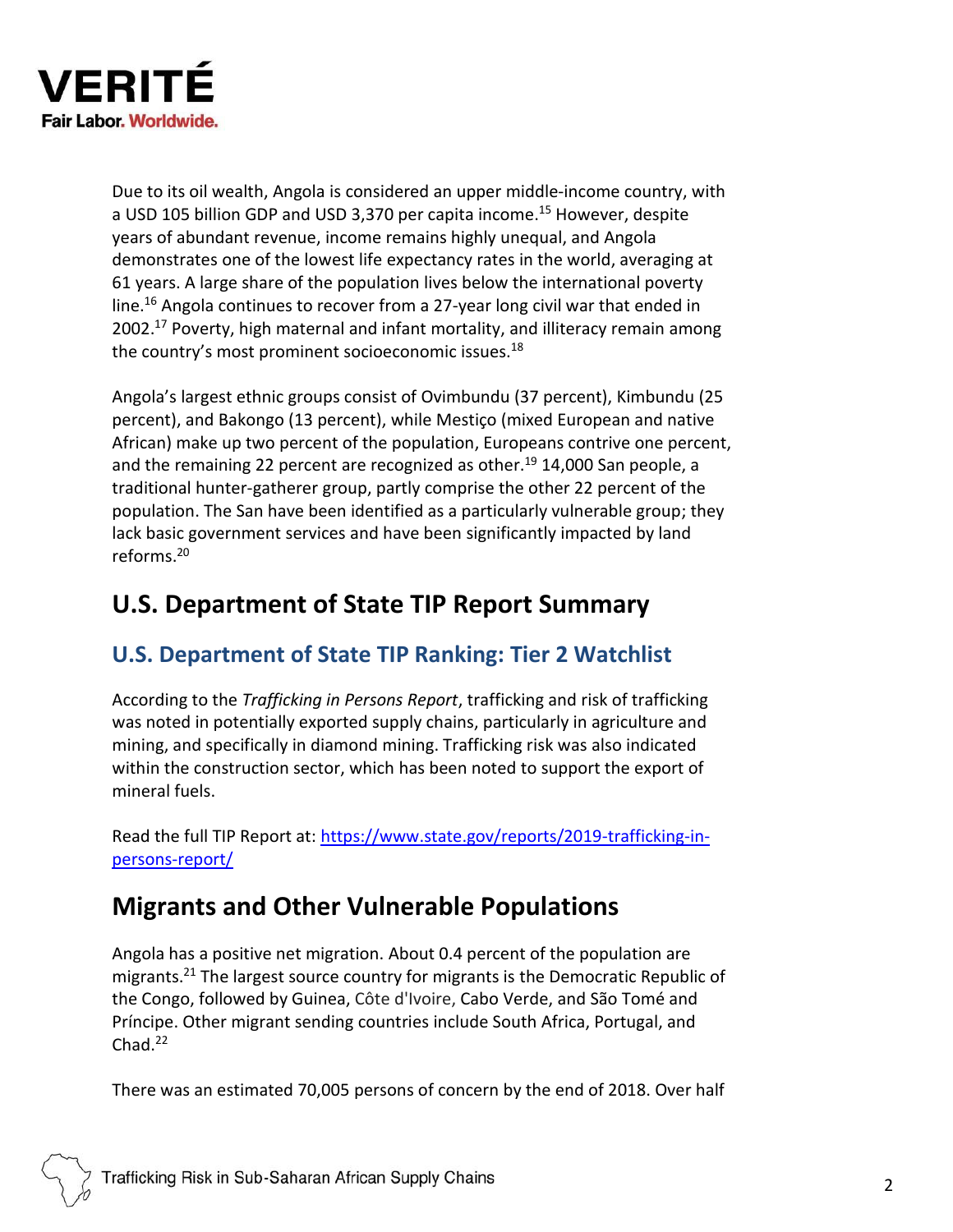

(56.9 percent) of that population were refugees. The UN Refugee Agency reported 30,140 asylum-seekers living in Angola, comprising 43 percent of the population of persons of concern.<sup>23</sup> Many refugees, who were fleeing from conflict in DRC, face the danger of abusive deportation by the Angolan government. 24

# 100,000 90,000 80,000 70,000 60,000 50,000 40,000 30,000 20,000 10,000 0 Democratic<br>Republic of the São Tomé and Congo Côte d'Ivoire Cabo Verde Guinea Democratic Republic of the Congo Couinea Cocôte d'Ivoire Cabo Verde São Tomé and Príncipe

# **Migrants to Angola**

25

The top destination countries for migrants from Angola were the Democratic Republic of the Congo (DRC), Portugal, South Africa, The Republic of the Congo, and Namibia. 26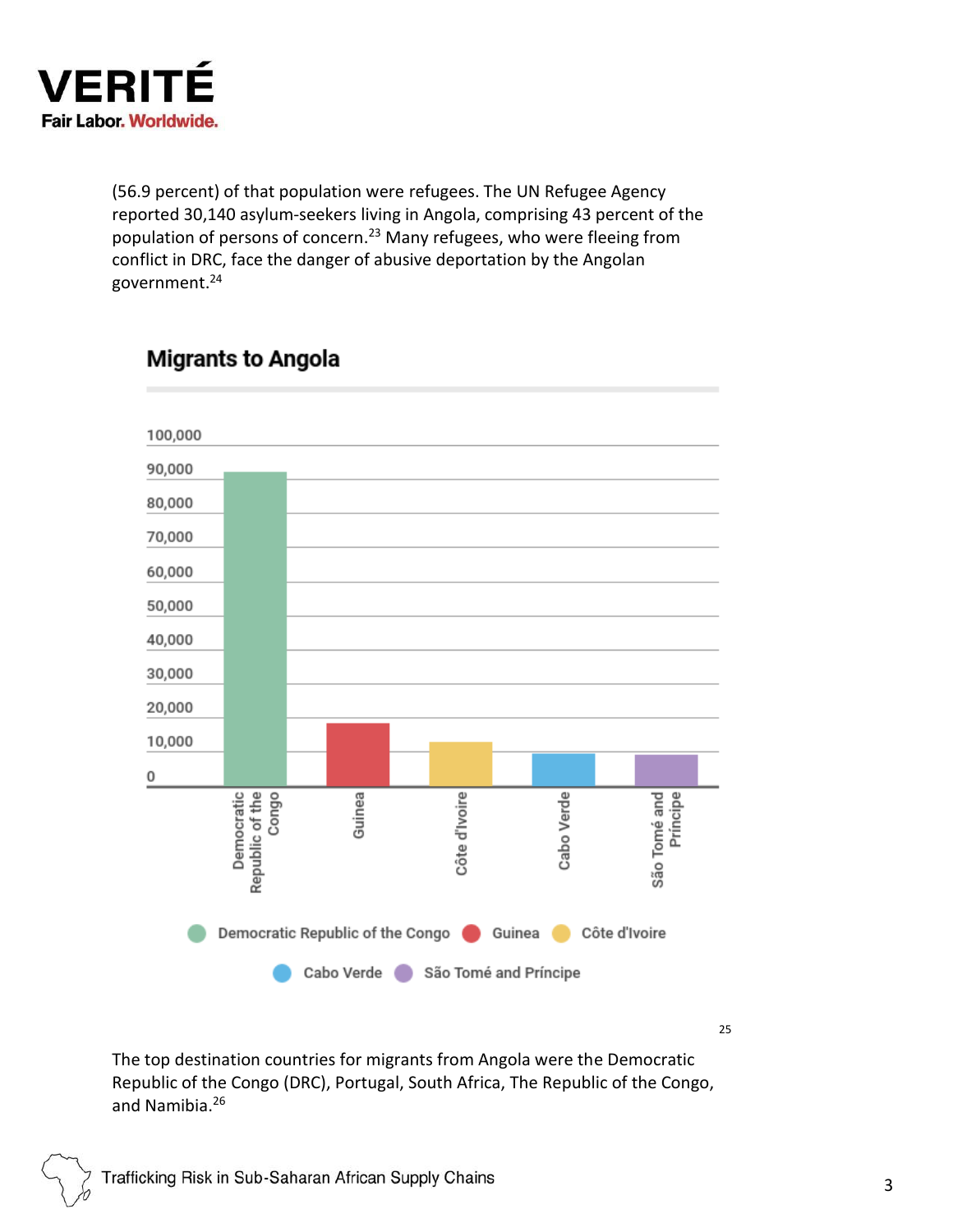

# **Migrants from Angola**



27

# **Exports and Trade**

Angola's top exports for 2018 were mineral fuels, ships, semi-precious stones (diamonds, pearls), machinery, and wood.<sup>28</sup>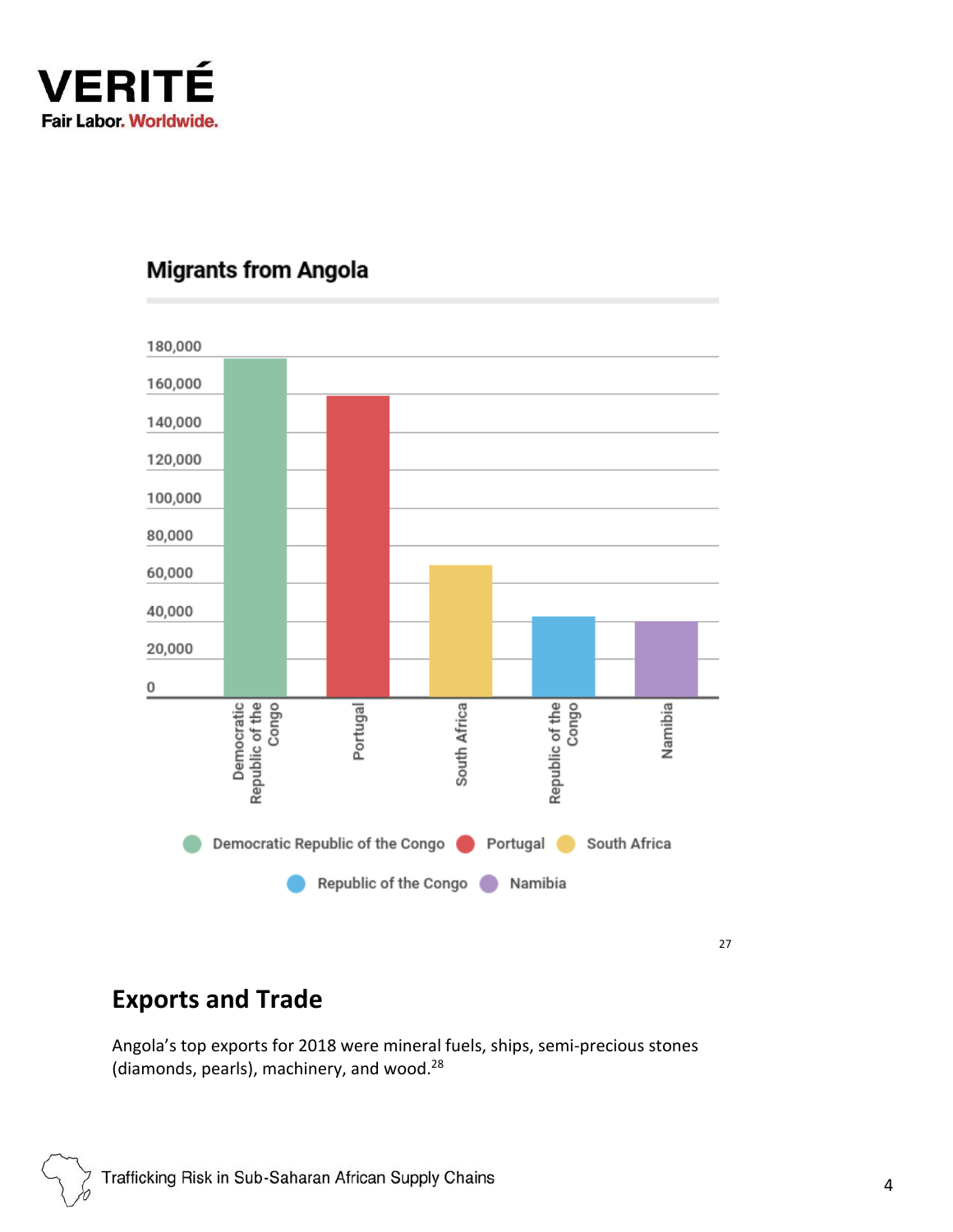

# **Top Commodity Exports (USD/Thousands)**



29

According to 2018 data, the countries that imported the most goods by value from Angola were China, India, the United States, Spain, and South Africa. 30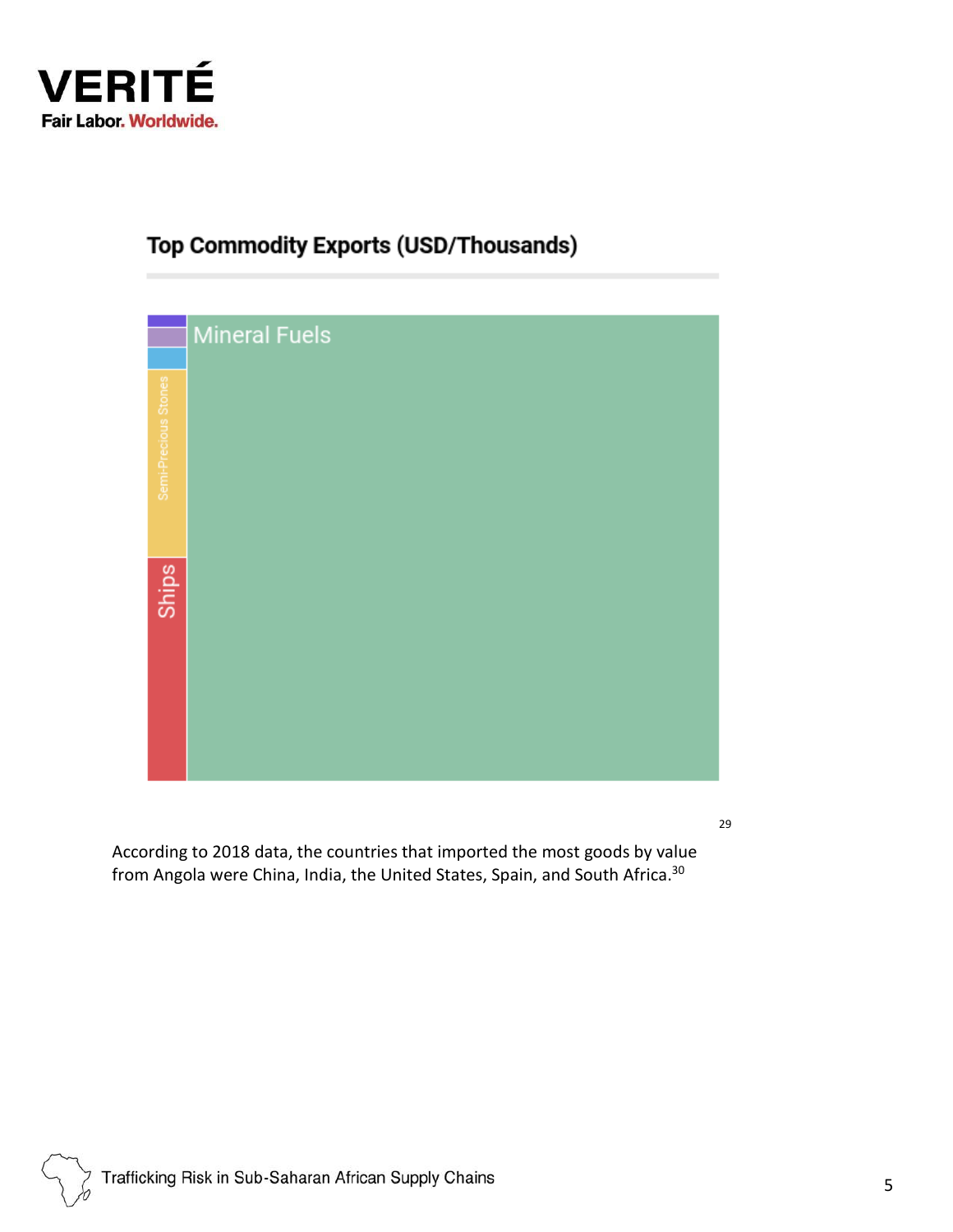

# 35,000,000 30,000,000 25,000,000 20,000,000 15,000,000 10,000,000 5,000,000 0  $-5,000,000$ 2012 2013 2014 2015 2016 2017 2018 China United States of America India  $\bullet$ Taipei, Chinese South Africa  $\Box$  Spain

# Angola Export Partners (USD/Thousands)

31

Angola was ranked as the United States' 61st largest supplier of goods in 2018, with a total of USD 2.7 billion in goods, down by 85.7 percent from 2008. The U.S. primarily imports mineral fuels and diamonds from Angola. U.S. foreign direct investment (FDI) in Angola was USD 394 million in 2018, down by 49.5 percent from 2017. 32

# **Trafficking in Persons Risk Factor Analysis**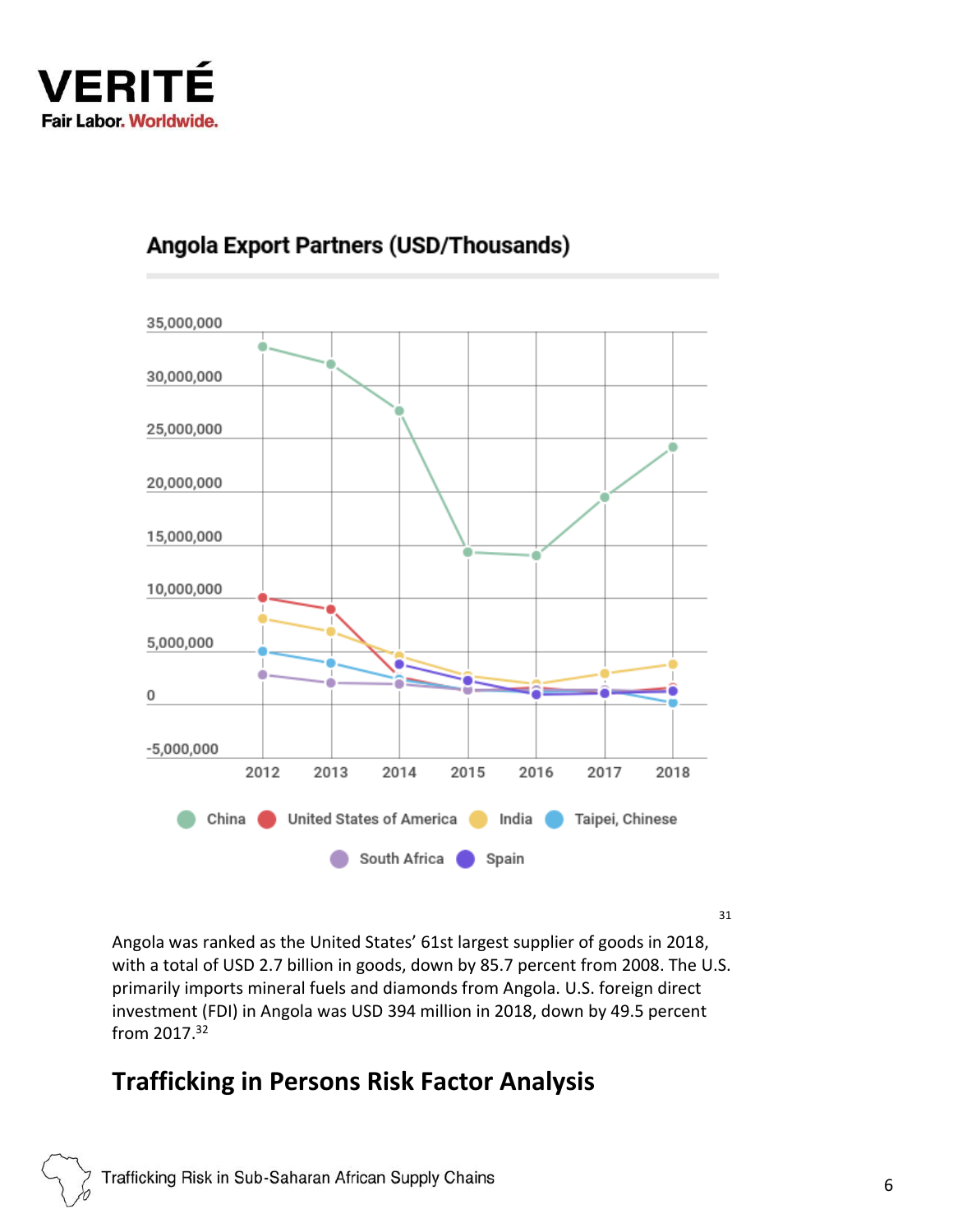

### **Legal/Policy Risk Factors**

#### **Level of Legal Protection for Civil Liberties and Workers' Rights**

#### **Freedom of Association**

The law provides for the right of workers, except those in the armed forces or police, to form and join independent unions. For a trade union to be established, the law requires that at least 30 percent of workers in an economic sector or province must follow a registration process and obtain authorization from officials. The law provides for the right to collectively bargain but excludes those in civil services. Strikes by members of the armed forces, police, prosecutors and magistrates, prison staff, fire fighters, public sector employees and oil workers are prohibited.<sup>33</sup>

The law does not protect employees who engage in unauthorized strike action from being fired by their employer, but employers are required to reinstate workers who have been dismissed for union activity.<sup>34</sup>

However, the U.S. Department of State reported that the government does not effectively enforce labor laws, and that freedom of association and the right to collective bargaining are not typically respected.<sup>35</sup>

#### **Working Conditions**

Minimum wage law has been enforced by the government in the formal labor sector. In 2019, the national minimum wage was set at 16,503 kwanzas (USD 52.6), and was expected to reach 21,454 kwanzas (USD 68.3) for the agriculture sector, 26, 817 kwanzas (USD 85.5) for the trade and manufacturing sector, and 32,181 kwanzas (USD 102.5) for the extractive industries sector. $36$  This law does not extend to the informal sector, such as for street vendors, subsistence farmers, or domestic servants. $37$  An estimated 60 percent of the economy works within the informal sector and most wage earners hold second jobs or depend on agriculture and other informal sectors to supplement their incomes.<sup>38</sup> Additionally, while the law guarantees a safe work environment for all sectors of the economy, most workers in the informal sector are not protected by occupational safety standards.<sup>39</sup>

Due to a presidential decree in 2016, domestic workers are provided with a minimum wage, an eight-hour work day for workers living outside of their employer's home, and a 10-hour work day for those residing in-house.<sup>40</sup> Employers are also required to make contributions to a domestic workers' social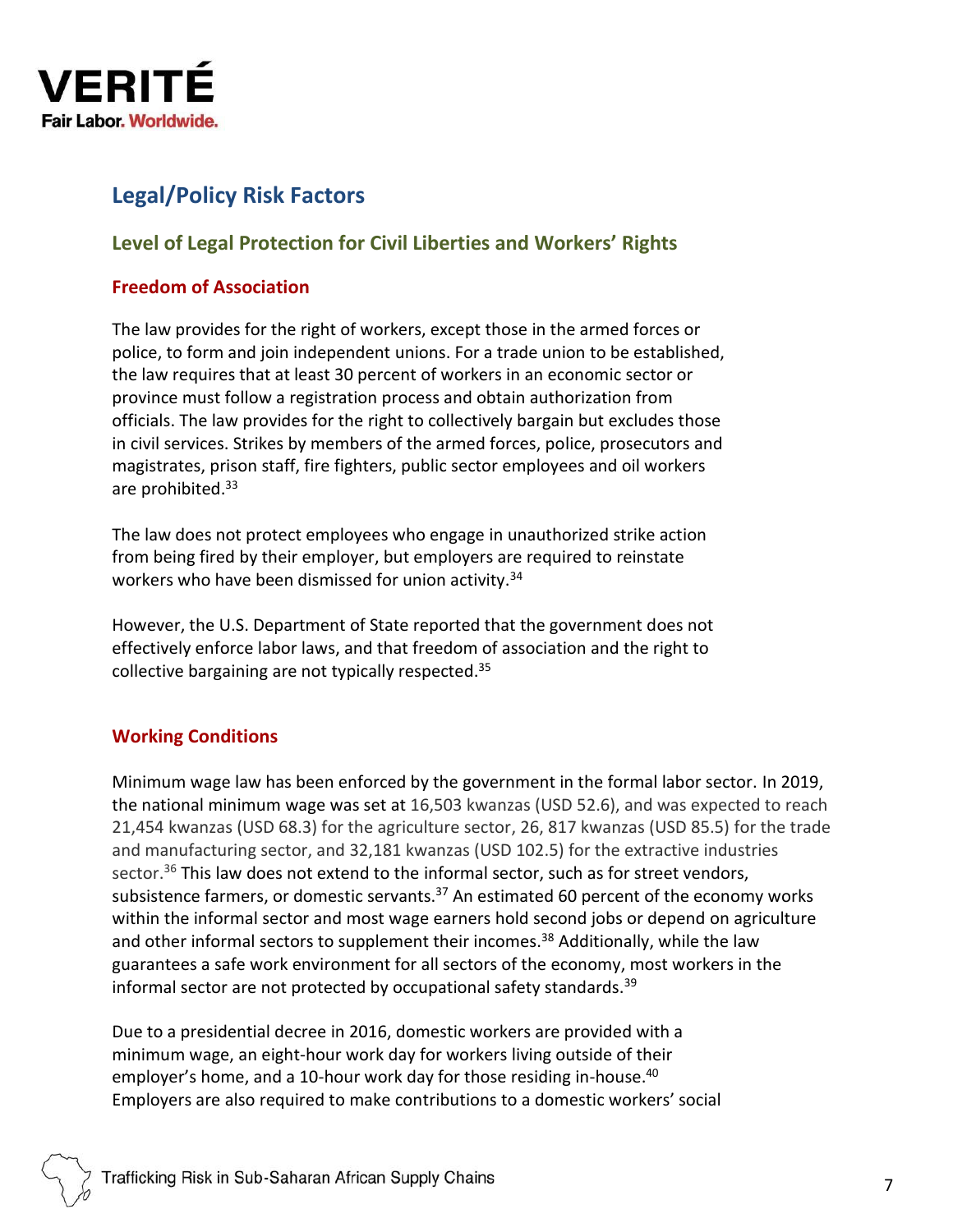

security protection, and maternity and holiday allowances. The Ministry of Public Administration, Employment and Social Security (MAPTSS) is responsible for implementing and enforcing these standards.<sup>41</sup>

#### **Discrimination**

The constitution and law prohibit discrimination in employment based on race, sex, religion, disability, or language, and the government has typically been recognized as being effective in enforcing these laws in the formal sector. The law provides for equal pay for equal work, and women have been reported to hold at least some high-level positions in state-run industries and in the private sector. However, many women tend to hold low-level positions, particularly those involving work in the informal sector. $42$  The constitution does not address discrimination with respect to political opinion, national origin, sexual orientation, or gender identity.<sup>43</sup>

#### **Forced Labor**

The law prohibits all forms of forced or compulsory labor.<sup>44</sup> The government reportedly does not enforce this law effectively, partially due to a shortage of adequate labor inspectors. Penalties are reportedly insufficient to deter violations.<sup>45</sup>

#### **Child Labor**

The law prohibits children under the age of 14 from working. In order to obtain an employment contract, children must offer proof that they are 14 years of age or older.<sup>46</sup> With documentation, children are able to work, as long as the work does not interfere with their formal education or cause any degree of physical or mental harm. Parental consent for work is required from ages 14 to 16.47 Education is tuition free and compulsory for documented children until the sixth grade.<sup>48</sup> The U.S. Department of State reported that the government did not consistently enforce this law, and that child labor remains an issue especially within the informal sector. 49

#### **Civil Society Organizations**

There are several hundred nongovernmental organizations (NGOs) operating in Angola that advocate for transparency, human rights, and political reform. Organizations that are critical of the government often face state interference and can be threatened with lawsuits or closure.<sup>50</sup> In 2017, the Constitutional Court ruled that a 2015 decree requiring NGOs to register with the government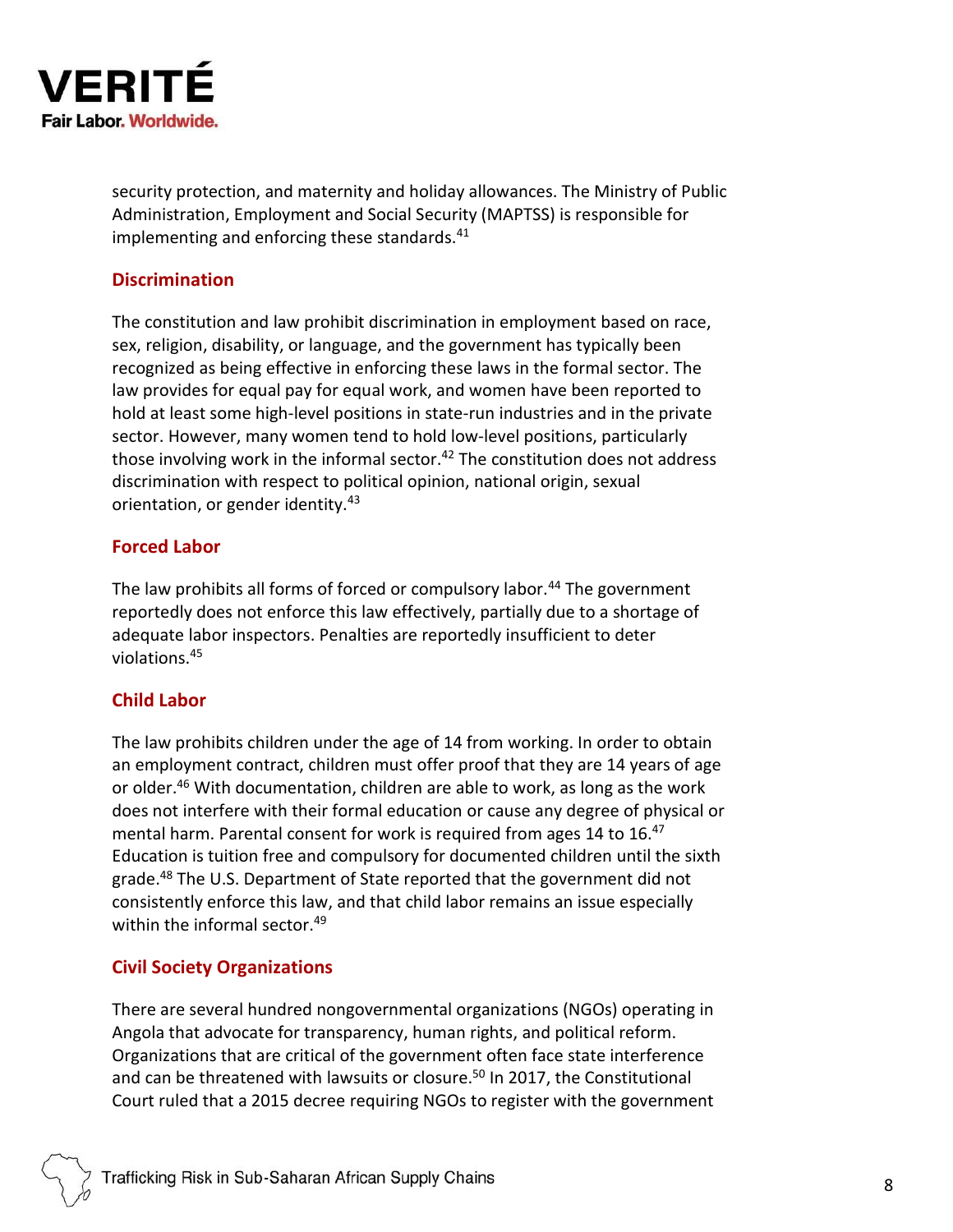

and subjecting NGOs that receive donations to undergo further investigation was no longer constitutional, due to criticisms from civil society. These criticisms openly declared the decree restrictive and intrusive citing the ways it required NGOs to receive approval from the government before engaging in activities and the way it allowed the government to supervise organizations.<sup>51</sup> The U.S. Department of State has reported that extensive delays in the NGO registration process continue to be an issue. 52

#### **Immigration Policies Limiting the Employment Options or Movement of Migrants**

There are several barriers that hinder refugees' and migrants' ability to obtain employment. Regulation 273/13 restricts refugees from obtaining a mandatory business license, which is necessary in order to own and operate a business.<sup>53</sup> Refugees also have reported that they often face difficulty working in the formal sector because they are not able to obtain legal documents.<sup>54</sup> According to the U.S. Department of State, migrant workers have been subject to seizure of passports, threats, denial of food and confinement.<sup>55</sup>

#### **Ratification of ILO Conventions Related to Human Trafficking or Rights of Workers and Migrants**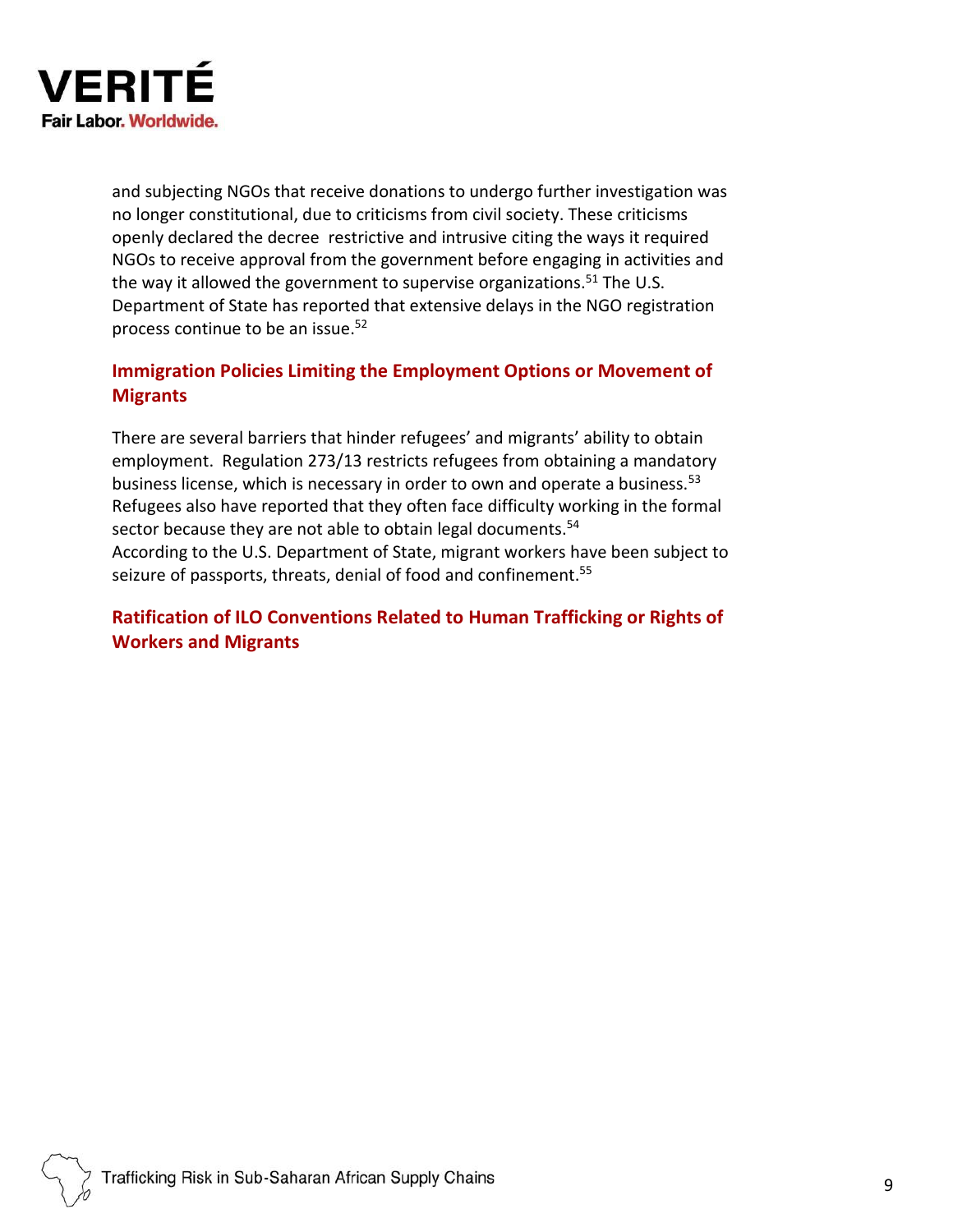

| Conventions                                                              | <b>Status</b>   |
|--------------------------------------------------------------------------|-----------------|
| ILO 29 Forced Labor                                                      | In force        |
| ILO 87 Freedom of Association and Protection of the Right to<br>Organize | In force        |
| ILO 98 Right to Organize and Collective Bargaining                       | In force        |
| ILO 100 Equal Remuneration                                               | In force        |
| ILO 105 Abolition of Forced Labor                                        | In force        |
| <b>ILO 111 Discrimination</b>                                            | In force        |
| ILO 138 Minimum Age                                                      | In force        |
| ILO 181 Private Employment Agencies                                      | Not<br>ratified |
| <b>ILO 182 Worst Forms of Child Labor</b>                                | In force        |
| ILO 97 Migration for Employment                                          | Not<br>ratified |

### **Political Risk Factors**

#### **Political Instability or Conflict**

Angola scored an 87.8 on the Fragile States Index and ranked 35 out of 178 countries and territories (where a lower rank indicates lower levels of stability) in 2019, having risen from a ranking of 33 in 2018. <sup>57</sup> Political Instability in Angola has been attributed to the government's heightened repressive measures concerning the rights to freedom of expression, association and peaceful assembly, and the public's discontent expressed through protest.<sup>58</sup>

#### **Level of Crime and Violence**

Robbery remains the primary threat to expatriates in Luanda, the country's capital.<sup>59</sup> The UNODC reported that Angola had a homicide rate of 10 homicides per 100,000 people in 2012.<sup>60</sup>

#### **State Persecution**

In October 2018, Human Rights Watch documented the forcible ejection of over

56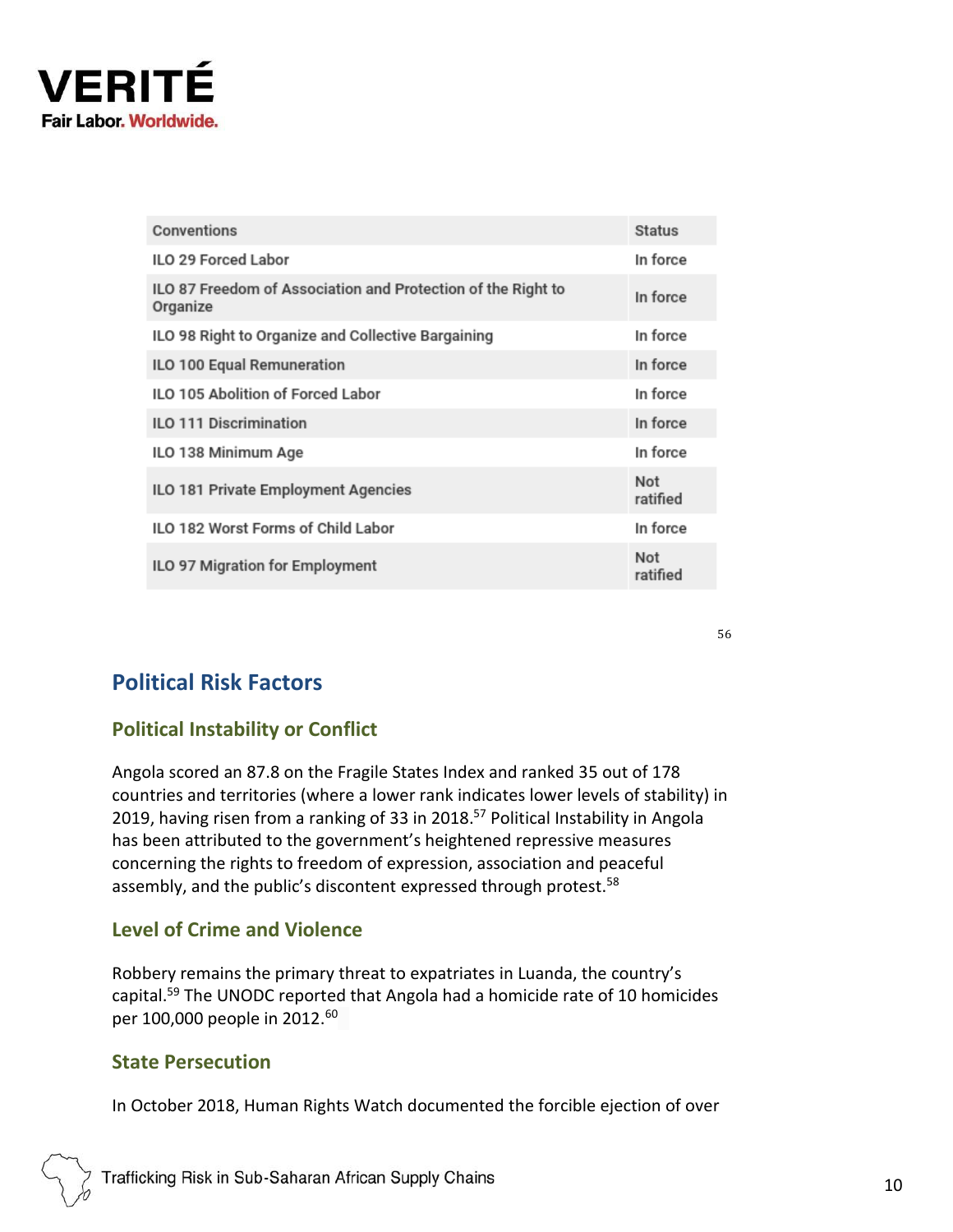

400,000 Congolese migrants from the country by security forces.<sup>61</sup> Congolese migrants targeted in the expulsion accused the Angolan forces of using excessive violence.<sup>62</sup>

Many children remain undocumented due to low rates of birth registration. In 2018, the government continued to work on improving the rates of registration through the implementation of onsite registers at maternity wards and the training of midwives in rural areas.<sup>63</sup> Failure of the government to carry out key elements of a 2015 Asylum Law further impeded the ability of non-native children, including refugees, to receive birth certificates. NGOs have also noted that security forces have harassed refugees and asylum seekers.<sup>64</sup>

Angola is home to an estimated 14,000 San, an ethnically distinct group of indigenous people who reside in dispersed communities in Huila, Cunene, and Cuando Cubango provinces.<sup>65</sup> The constitution does not make specific reference to the rights of indigenous persons; as a result, the San are not afforded full access to obtaining services such as health care, education, and identification cards.<sup>66</sup> The government is reported to have allocated the San people's traditional lands to businesses and well-educated elites without the San's knowledge or consent, which has brought about violent conflicts resulting in the deaths of several San people. Refer below to the sub-section on Landlessness and Dispossession.

#### **Level of Corruption**

The Transparency International Corruption Perception Index scored Angola 19 out of 100, where 0 signals "Highly Corrupt" and 100 signals "Very Clean." Angola ranked 165 out of 180 countries on this index.<sup>67</sup> Angola's business environment remains one of the most challenging in the world, as investors attempt to navigate pervasive corruption, an underdeveloped financial system, poor infrastructure, abundances of unskilled labor, and extremely high on-the-ground costs.<sup>68</sup>

Despite the current administration's efforts to combat corruption, its prevalence persists due to a lack of checks and balances performed by administrative bodies, weak enforcement of the law, and the tradition of exemption from punishment. 69

#### **Socio-Economic Risk Factors**

#### **Level of National Economic Development**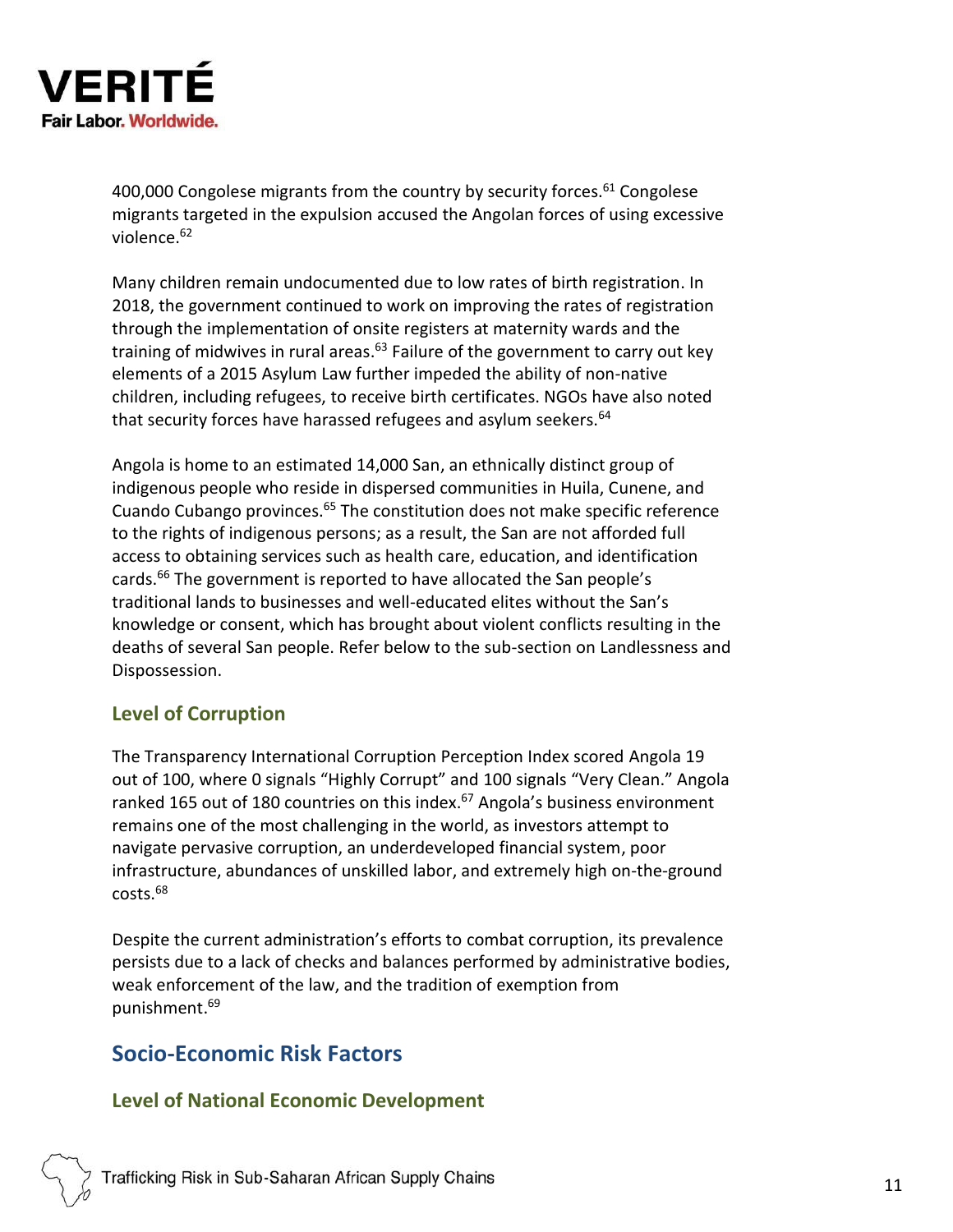

Angola's HDI value for 2017 was 0.581, which placed the country in the medium human development category and ranked it 145 out of 189 countries and territories. When adjusted for inequality, the HDI falls to 0.393, a loss of 32.4 percent due to inequality.<sup>70</sup> For comparison, the HDI of neighboring and migrantsending DRC is 0.457.

#### **Level and Extent of Poverty**

According to the World Bank, 36.6 percent of the population lives below the national poverty line<sup>71</sup>, with a rural poverty gap of 21.6 percent.<sup>72</sup>

#### **Degree of Gender Inequality**

Under the 1992 Land Act, women and men have equal access to land. However, in an update to this law (referred to as the 2004 Land Law), women's equal access to land is unmentioned.<sup>73</sup> Under the Civil Code and Family Code, women have equal rights to property, but it is not made clear whether this law applies to non-land assets.<sup>74</sup>

Female literacy rates are considerably lower than male literacy rates. In total, 71 percent of the population is literate, but remains disaggregated by gender, showing that 82 percent of males and 60.7 percent of females are literate.<sup>75</sup> These differences are in part due to lower education rates among girls.<sup>76</sup> The African Development Bank reports that women in Angola may struggle to access credit due to illiteracy or a lack of assets that lenders require.<sup>77</sup>

Sexual harassment is not recognized as illegal, although it can be prosecuted under the criminal code.<sup>78</sup> The risk of sexual violence reportedly impedes women's ability to move freely. Female refugees from DRC are subject to "arbitrary detention and sexual violence while imprisoned."<sup>79</sup>

#### **Landlessness and Dispossession**

The constitution of Angola recognizes the right to housing and quality of life and states that relocated persons should receive fair compensation.<sup>80</sup>

In 2016, the government used eminent domain laws to seize property and make room for the Luanda-Bengo Economic Zone.<sup>81</sup> According to NGO sources and multiple press reports, hundreds of allegedly illegal homes in the suburban zone known as Zango were demolished by security forces resulting in the displacement of thousands of people. It was reported that not all of those who were relocated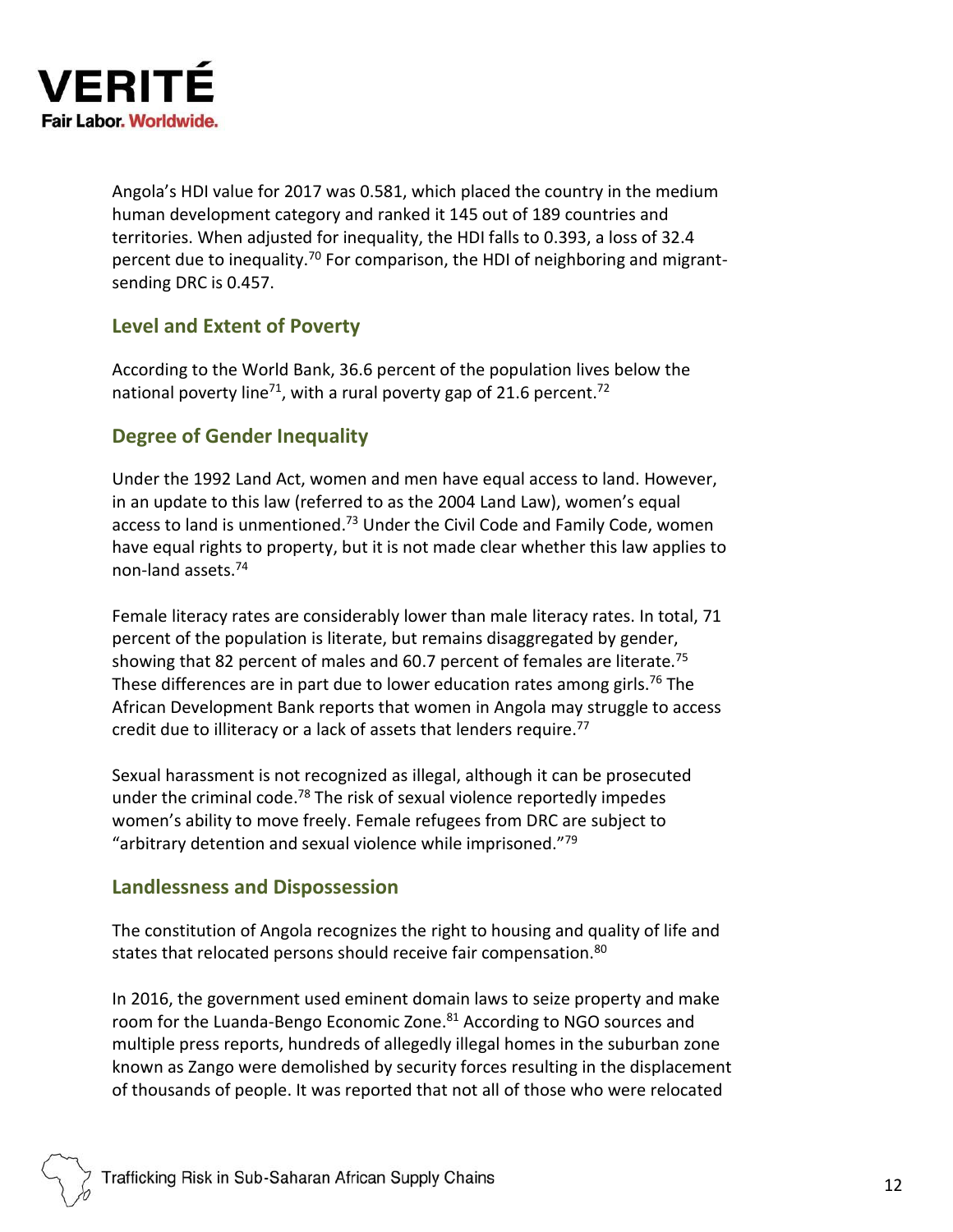

received fair, if any, compensation due to a lack of clear title permits for the destroyed property.<sup>82</sup> Similarly, in June 2018, the government allowed the Agro-Industrial Horizonte 2020 mega project to take 76,000 hectares of fertile land from Cunene province without informed consent of the affected communities.<sup>83</sup>

The government has reportedly permitted businesses and well-educated elites to dispossess land from the indigenous San people, which in some cases has led to the killing of San individuals who were allegedly hunting illegally on lands they had traditionally occupied.<sup>84</sup>

# **Documented Trafficking Risk in Key Commodity Supply Chains**

### **Diamonds**

#### **Diamonds Overview**

The largest reserves of diamonds are located in Northeast Angola. Revenue is estimated at over USD 650 million, but high rates of smuggling prevent the disclosure of more precise data. <sup>85</sup> In 2015, Angola produced about seven percent of global diamond output.<sup>86</sup> Lower prices for oil and diamonds resulted in a 0.7 percent decline in GDP in 2016.<sup>87</sup>

#### **Documented TIP Risks in Diamonds**

According to the U.S. Department of State 2019 *Trafficking in Persons Report,*  diamonds are produced with forced child labor in Angola.<sup>88</sup> According to some reports, trafficking in Angola's diamond sector can be a result of bonded labor in which "sponsors" pay for a miner's expenses and are reimbursed through a portion of the mined diamonds.<sup>89</sup>

Migrant workers are also present in the diamond-mining sector in Angola. Labor and sex trafficking of adults and children from DRC reportedly occur around alluvial diamond mining in Angola. The Angolan military has pursued a policy of ejecting Congolese migrants working in illegal diamond mines. In 2012, Human Rights Watch documented significant abuses of these migrants at the hands of security forces, including instances of rape, physical torture, and denial of any due process. 90

### **Mineral Fuels**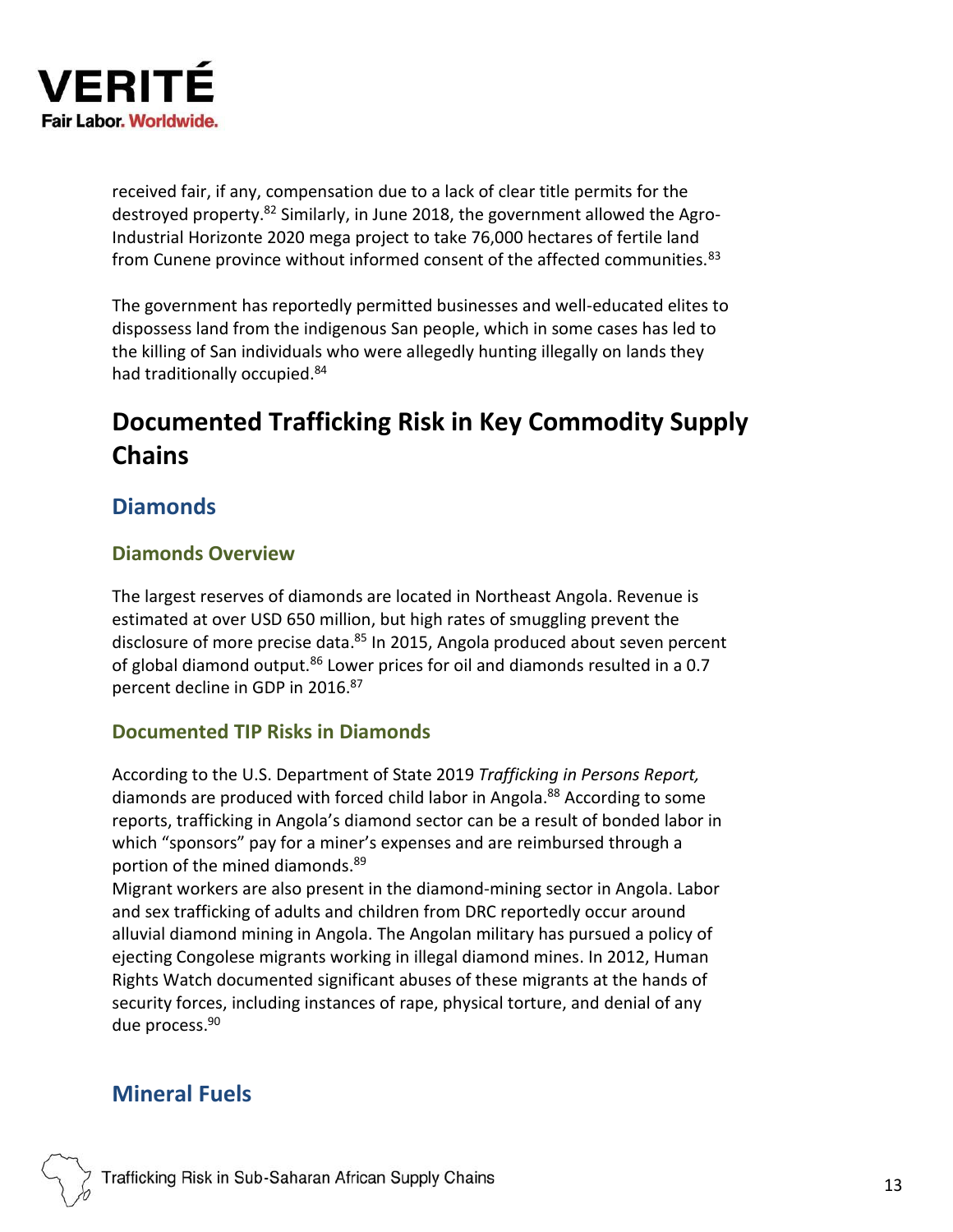

#### **Mineral Fuels Overview**

Angola is the second-largest producer of oil in sub-Saharan Africa, with estimated production levels of 1.67 million barrels a day. Oil exports accounted for approximately 52 percent of total fiscal revenue from 2017.<sup>91</sup> Most production comes from offshore fields.<sup>92</sup>

#### **Documented TIP Risks in Mineral Fuels**

Trafficking has been noted in the Angolan construction sector, which had been thriving in support of the mineral fuels extraction sector until 2015.<sup>93</sup> According to the U.S. Department of State, Chinese, Southeast Asian, Brazilian, Namibian, Kenyan and possibly even Congolese migrants working in the sector experience passport withholdings, threats, confinements and abuse. Traffickers exploited Angolans and minors as well. These abuses were reportedly relatively prominent in Chinese operated ventures.<sup>94</sup> The presence of temporary migrants from Brazil and other South American countries in the Angolan construction sector has also been noted.95

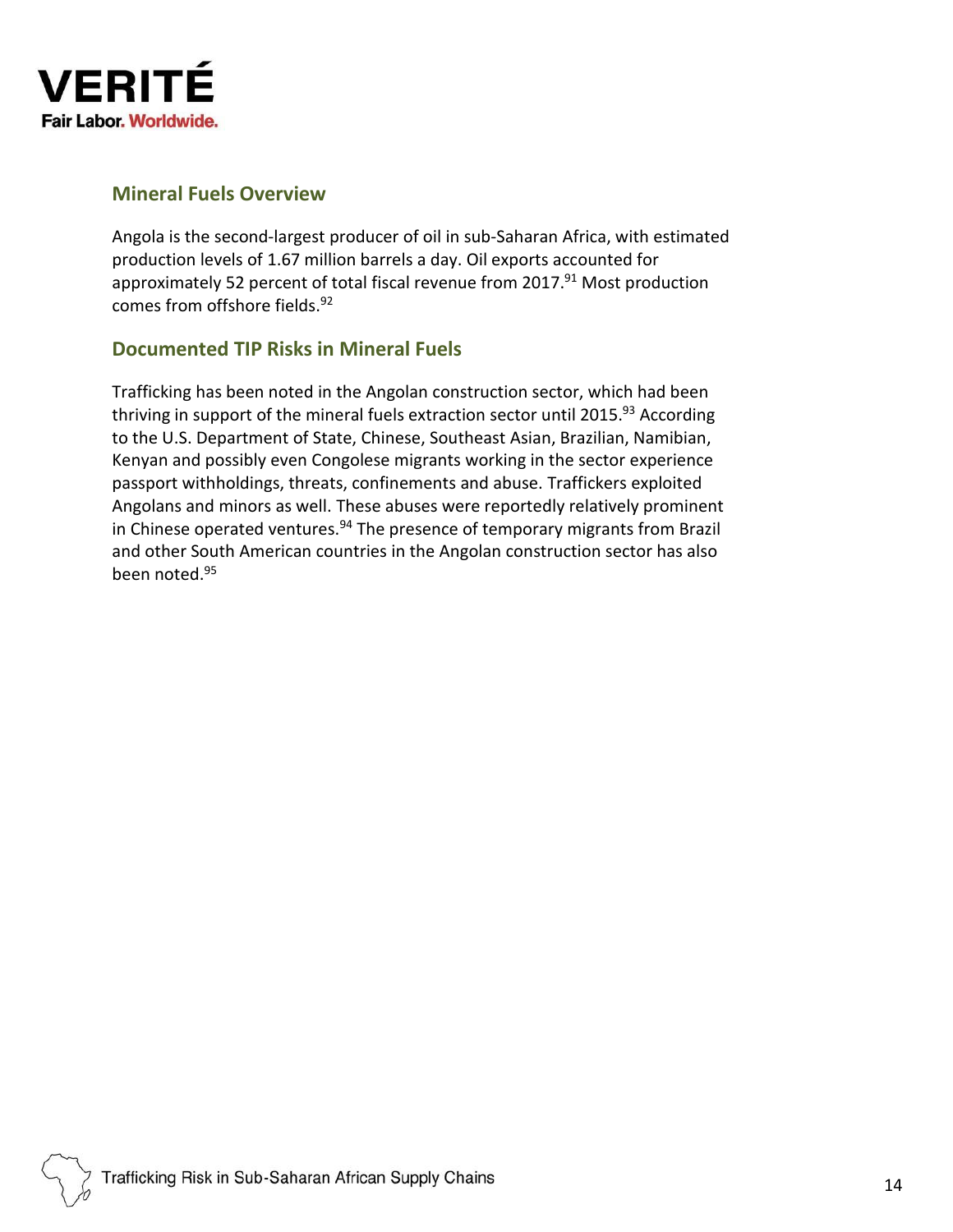

# **Endnotes**

<sup>13</sup> U.S. Department of State. *Investment Climate Statement.* 2018[. https://www.state.gov/reports/2018-investment-climate](https://www.state.gov/reports/2018-investment-climate-statements/angola/)[statements/angola/](https://www.state.gov/reports/2018-investment-climate-statements/angola/)

<sup>14</sup> U.S. Department of State. *Investment Climate Statement.* 2018[. https://www.state.gov/reports/2018-investment-climate](https://www.state.gov/reports/2018-investment-climate-statements/angola/)[statements/angola/](https://www.state.gov/reports/2018-investment-climate-statements/angola/)

<sup>15</sup> World Bank. *Data: Angola.* [https://data.worldbank.org/country/angola.](https://data.worldbank.org/country/angola)

<sup>16</sup> Central Intelligence Agency. *The World Factbook: Angola*. 2020. [https://www.cia.gov/library/publications/the-world](https://www.cia.gov/library/publications/the-world-factbook/geos/ao.html)[factbook/geos/ao.html](https://www.cia.gov/library/publications/the-world-factbook/geos/ao.html)

<sup>17</sup> Central Intelligence Agency. *The World Factbook: Angola*. 2020. [https://www.cia.gov/library/publications/the-world](https://www.cia.gov/library/publications/the-world-factbook/geos/ao.html)[factbook/geos/ao.html](https://www.cia.gov/library/publications/the-world-factbook/geos/ao.html)

<sup>18</sup> Central Intelligence Agency. *The World Factbook: Angola*. 2020. [https://www.cia.gov/library/publications/the-world](https://www.cia.gov/library/publications/the-world-factbook/geos/ao.html)[factbook/geos/ao.html](https://www.cia.gov/library/publications/the-world-factbook/geos/ao.html)

<sup>19</sup> Central Intelligence Agency. *The World Factbook: Angola*. 2020[. https://www.cia.gov/library/publications/the-world](https://www.cia.gov/library/publications/the-world-factbook/geos/ao.html)[factbook/geos/ao.html](https://www.cia.gov/library/publications/the-world-factbook/geos/ao.html)

<sup>20</sup> U.S. Department of State. *Human Rights Report*. 2018. [https://www.state.gov/reports/2018-country-reports-on-human](https://www.state.gov/reports/2018-country-reports-on-human-rights-practices/angola/)[rights-practices/angola/](https://www.state.gov/reports/2018-country-reports-on-human-rights-practices/angola/)

<sup>21</sup> World Bank. *International migrant stock (% of population).* 2008 revision.

[http://data.worldbank.org/indicator/SM.POP.TOTL.ZS?locations=AO&name\\_desc=false](http://data.worldbank.org/indicator/SM.POP.TOTL.ZS?locations=AO&name_desc=false)

<sup>22</sup> United Nations Department of Economic and Social Affairs. International Migrant Stock 2019.

<https://www.un.org/en/development/desa/population/migration/data/estimates2/estimates19.asp>

<sup>23</sup> United Nations High Commissioner for Refugees. Population Statistics. 2018[. http://popstats.unhcr.org/en/overview](http://popstats.unhcr.org/en/overview)

<sup>24</sup> Human Rights Watch. *Angola: Stop Abusive Expulsions of Migrants.* November 15, 2018.

[https://www.hrw.org/news/2018/11/15/angola-stop-abusive-expulsions-migrants.](https://www.hrw.org/news/2018/11/15/angola-stop-abusive-expulsions-migrants)

<sup>25</sup> United Nations Department of Economic and Social Affairs. *International Migration Stock 2019.* 

<https://www.un.org/en/development/desa/population/migration/data/estimates2/estimates19.asp>

<sup>26</sup> United Nations Department of Economic and Social Affairs. International Migrant Stock 2019.

<https://www.un.org/en/development/desa/population/migration/data/estimates2/estimates19.asp>

<sup>1</sup> Central Intelligence Agency. *The World Factbook: Angola*. 2020[. https://www.cia.gov/library/publications/the-world](https://www.cia.gov/library/publications/the-world-factbook/geos/ao.html)[factbook/geos/ao.html.](https://www.cia.gov/library/publications/the-world-factbook/geos/ao.html)

<sup>&</sup>lt;sup>2</sup> World Bank. Angola Overview[. http://www.worldbank.org/en/country/angola/overview.](http://www.worldbank.org/en/country/angola/overview)

<sup>3</sup> U.S. Department of State. *Human Rights Report*. 2018. [https://www.state.gov/reports/2018-country-reports-on-human](https://www.state.gov/reports/2018-country-reports-on-human-rights-practices/angola/)[rights-practices/angola/](https://www.state.gov/reports/2018-country-reports-on-human-rights-practices/angola/)

<sup>4</sup> U.S. Department of State. *Investment Climate Statement.* 2018. [https://www.state.gov/reports/2018-investment-climate](https://www.state.gov/reports/2018-investment-climate-statements/angola/)[statements/angola/.](https://www.state.gov/reports/2018-investment-climate-statements/angola/)

<sup>5</sup> U.S. Department of State. *Human Rights Report*. 2018. [https://www.state.gov/reports/2018-country-reports-on-human](https://www.state.gov/reports/2018-country-reports-on-human-rights-practices/angola/)[rights-practices/angola/](https://www.state.gov/reports/2018-country-reports-on-human-rights-practices/angola/)

World Bank. Angola Overview[. http://www.worldbank.org/en/country/angola/overview.](http://www.worldbank.org/en/country/angola/overview)

<sup>6</sup> U.S. Department of State. *Investment Climate Statement.* 2018[. https://www.state.gov/reports/2018-investment-climate](https://www.state.gov/reports/2018-investment-climate-statements/angola/)[statements/angola/.](https://www.state.gov/reports/2018-investment-climate-statements/angola/)

<sup>7</sup> Central Intelligence Agency. *The World Factbook: Angola*. 2020[. https://www.cia.gov/library/publications/the-world](https://www.cia.gov/library/publications/the-world-factbook/geos/ao.html)[factbook/geos/ao.html](https://www.cia.gov/library/publications/the-world-factbook/geos/ao.html)

<sup>8</sup> Central Intelligence Agency. *The World Factbook: Angola*. 2020[. https://www.cia.gov/library/publications/the-world](https://www.cia.gov/library/publications/the-world-factbook/geos/ao.html)[factbook/geos/ao.html](https://www.cia.gov/library/publications/the-world-factbook/geos/ao.html)

<sup>9</sup> Central Intelligence Agency*. The World Factbook: Angola*. 2020[. https://www.cia.gov/library/publications/the-world](https://www.cia.gov/library/publications/the-world-factbook/geos/ao.html)[factbook/geos/ao.html](https://www.cia.gov/library/publications/the-world-factbook/geos/ao.html)

<sup>10</sup> Amnesty International. *Annual Report. 2017-2018*[. https://www.amnesty.org/en/countries/africa/angola/report-angola/.](https://www.amnesty.org/en/countries/africa/angola/report-angola/) <sup>11</sup> U.S. Department of State. *Investment Climate Statement.* 2018. [https://www.state.gov/reports/2018-investment-climate](https://www.state.gov/reports/2018-investment-climate-statements/angola/)[statements/angola/](https://www.state.gov/reports/2018-investment-climate-statements/angola/)

<sup>12</sup> Central Intelligence Agency. *The World Factbook: Angola*. 2020[. https://www.cia.gov/library/publications/the-world](https://www.cia.gov/library/publications/the-world-factbook/geos/ao.html)[factbook/geos/ao.html](https://www.cia.gov/library/publications/the-world-factbook/geos/ao.html)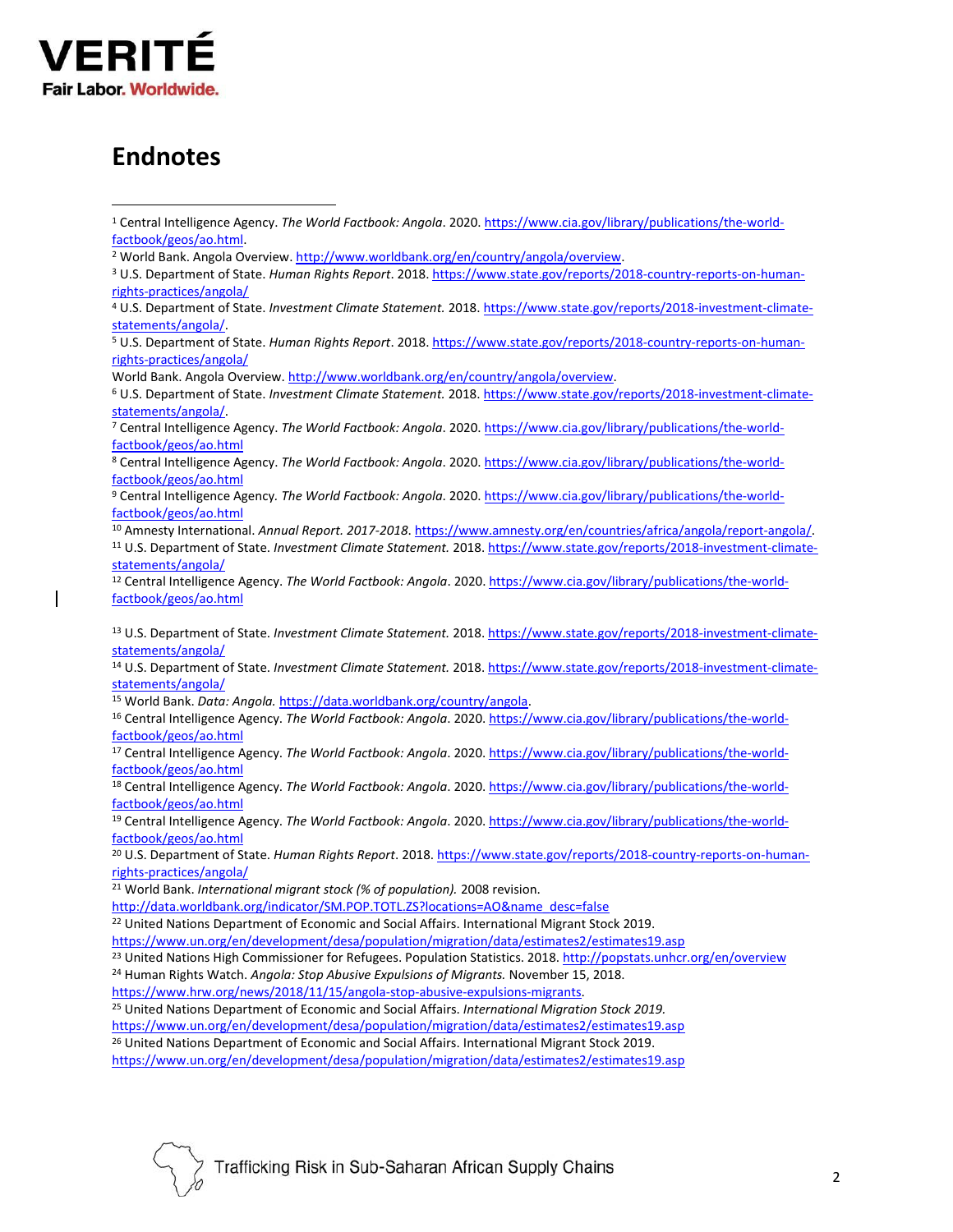

<sup>27</sup> United Nations Department of Economic and Social Affairs. *International Migration Stock 2019.*  <https://www.un.org/en/development/desa/population/migration/data/estimates2/estimates19.asp> <sup>28</sup> International Trade Center. Trade Map. 2018. https://www.trademap.org/Product\_SelProductCountry\_Graph.aspx?nvpm=1%7c024%7c%7c%7c%7c%7cTOTAL%7c%7c2%7c1 [%7c1%7c2%7c1%7c1%7c1%7c1%7c.](https://www.trademap.org/Product_SelProductCountry_Graph.aspx?nvpm=1%7c024%7c%7c%7c%7cTOTAL%7c%7c%7c2%7c1%7c1%7c2%7c1%7c1%7c1%7c1%7c) <sup>29</sup> International Trade Centre. Trade Map. [https://www.trademap.org/Product\\_SelProductCountry.aspx?nvpm=1%7c288%7c%7c%7c%7cTOTAL%7c%7c%7c2%7c1%7c1%](https://www.trademap.org/Product_SelProductCountry.aspx?nvpm=1%7c288%7c%7c%7c%7cTOTAL%7c%7c%7c2%7c1%7c1%7c2%7c1%7c%7c1%7c1%7c1) [7c2%7c1%7c%7c1%7c1%7c1](https://www.trademap.org/Product_SelProductCountry.aspx?nvpm=1%7c288%7c%7c%7c%7cTOTAL%7c%7c%7c2%7c1%7c1%7c2%7c1%7c%7c1%7c1%7c1) <sup>30</sup> OEC. Angola. https://oec.world/en/profile/country/ago/ 31 International Trade Centre. Trade Map. [https://www.trademap.org/Product\\_SelProductCountry.aspx?nvpm=1%7c288%7c%7c%7c%7cTOTAL%7c%7c%7c2%7c1%7c1%](https://www.trademap.org/Product_SelProductCountry.aspx?nvpm=1%7c288%7c%7c%7c%7cTOTAL%7c%7c%7c2%7c1%7c1%7c2%7c1%7c%7c1%7c1%7c1) [7c2%7c1%7c%7c1%7c1%7c1](https://www.trademap.org/Product_SelProductCountry.aspx?nvpm=1%7c288%7c%7c%7c%7cTOTAL%7c%7c%7c2%7c1%7c1%7c2%7c1%7c%7c1%7c1%7c1) <sup>32</sup> Office of the United States Trade Representative. *Angola.* [https://ustr.gov/countries-regions/africa/southern-africa/angola.](https://ustr.gov/countries-regions/africa/southern-africa/angola) <sup>33</sup> U.S. Department of State. *Human Rights Report.* 2018. [https://www.state.gov/reports/2018-country-reports-on-human](https://www.state.gov/reports/2018-country-reports-on-human-rights-practices/angola/)[rights-practices/angola/.](https://www.state.gov/reports/2018-country-reports-on-human-rights-practices/angola/) <sup>34</sup> U.S. Department of State. *Human Rights Report.* 2018. [https://www.state.gov/reports/2018-country-reports-on-human](https://www.state.gov/reports/2018-country-reports-on-human-rights-practices/angola/)[rights-practices/angola/.](https://www.state.gov/reports/2018-country-reports-on-human-rights-practices/angola/) <sup>35</sup> U.S. Department of State. *Human Rights Report*. 2018. [https://www.state.gov/reports/2018-country-reports-on-human](https://www.state.gov/reports/2018-country-reports-on-human-rights-practices/angola/)[rights-practices/angola/.](https://www.state.gov/reports/2018-country-reports-on-human-rights-practices/angola/) <sup>36</sup> AllAfrica. "Angola: Minimum Wage for Private Sector in Angola Set at 30 Percent." 2019. <https://allafrica.com/stories/201902250056.html> <sup>37</sup> U.S. Department of State. *Human Rights Report.* 2018. [https://www.state.gov/reports/2018-country-reports-on-human](https://www.state.gov/reports/2018-country-reports-on-human-rights-practices/angola/)[rights-practices/angola/](https://www.state.gov/reports/2018-country-reports-on-human-rights-practices/angola/) <sup>38</sup> U.S. Department of State. *Human Rights Report*. 2018. [https://www.state.gov/reports/2018-country-reports-on-human](https://www.state.gov/reports/2018-country-reports-on-human-rights-practices/angola/)[rights-practices/angola/.](https://www.state.gov/reports/2018-country-reports-on-human-rights-practices/angola/) <sup>39</sup> U.S. Department of State. *Human Rights Report*. 2018. [https://www.state.gov/reports/2018-country-reports-on-human](https://www.state.gov/reports/2018-country-reports-on-human-rights-practices/angola/)[rights-practices/angola/.](https://www.state.gov/reports/2018-country-reports-on-human-rights-practices/angola/) <sup>40</sup> U.S. Department of State. *Human Rights Report*. 2018. [https://www.state.gov/reports/2018-country-reports-on-human](https://www.state.gov/reports/2018-country-reports-on-human-rights-practices/angola/)[rights-practices/angola/.](https://www.state.gov/reports/2018-country-reports-on-human-rights-practices/angola/) <sup>41</sup> U.S. Department of State. *Human Rights Report*. 2018. [https://www.state.gov/reports/2018-country-reports-on-human](https://www.state.gov/reports/2018-country-reports-on-human-rights-practices/angola/)[rights-practices/angola/.](https://www.state.gov/reports/2018-country-reports-on-human-rights-practices/angola/) <sup>42</sup> U.S. Department of State. *Human Rights Report*. 2018. [https://www.state.gov/reports/2018-country-reports-on-human](https://www.state.gov/reports/2018-country-reports-on-human-rights-practices/angola/)[rights-practices/angola/.](https://www.state.gov/reports/2018-country-reports-on-human-rights-practices/angola/) <sup>43</sup> U.S. Department of State. *Human Rights Report*. 2018. [https://www.state.gov/reports/2018-country-reports-on-human](https://www.state.gov/reports/2018-country-reports-on-human-rights-practices/angola/)[rights-practices/angola/.](https://www.state.gov/reports/2018-country-reports-on-human-rights-practices/angola/) <sup>44</sup> U.S. Department of State. *Human Rights Report*. 2018. [https://www.state.gov/reports/2018-country-reports-on-human](https://www.state.gov/reports/2018-country-reports-on-human-rights-practices/angola/)[rights-practices/angola/.](https://www.state.gov/reports/2018-country-reports-on-human-rights-practices/angola/) <sup>45</sup> U.S. Department of State. *Human Rights Report*. 2018. [https://www.state.gov/reports/2018-country-reports-on-human](https://www.state.gov/reports/2018-country-reports-on-human-rights-practices/angola/)[rights-practices/angola/.](https://www.state.gov/reports/2018-country-reports-on-human-rights-practices/angola/) <sup>46</sup> U.S. Department of State. *Human Rights Report*. 2018. [https://www.state.gov/reports/2018-country-reports-on-human](https://www.state.gov/reports/2018-country-reports-on-human-rights-practices/angola/)[rights-practices/angola/.](https://www.state.gov/reports/2018-country-reports-on-human-rights-practices/angola/) <sup>47</sup> U.S. Department of State. *Human Rights Report*. 2018. [https://www.state.gov/reports/2018-country-reports-on-human](https://www.state.gov/reports/2018-country-reports-on-human-rights-practices/angola/)[rights-practices/angola/.](https://www.state.gov/reports/2018-country-reports-on-human-rights-practices/angola/) <sup>48</sup> U.S. Department of State. *Human Rights Report*. 2018. [https://www.state.gov/reports/2018-country-reports-on-human](https://www.state.gov/reports/2018-country-reports-on-human-rights-practices/angola/)[rights-practices/angola/.](https://www.state.gov/reports/2018-country-reports-on-human-rights-practices/angola/) <sup>49</sup> U.S. Department of State. *Human Rights Report*. 2018. [https://www.state.gov/reports/2018-country-reports-on-human](https://www.state.gov/reports/2018-country-reports-on-human-rights-practices/angola/)[rights-practices/angola/](https://www.state.gov/reports/2018-country-reports-on-human-rights-practices/angola/) <sup>50</sup> Freedom House. *Freedom in the World*. 2018. <https://freedomhouse.org/report/freedom-world/2019/angola> <sup>51</sup> U.S. Department of State. *Human Rights Report*. 2018. [https://www.state.gov/reports/2018-country-reports-on-human](https://www.state.gov/reports/2018-country-reports-on-human-rights-practices/angola/)[rights-practices/angola/](https://www.state.gov/reports/2018-country-reports-on-human-rights-practices/angola/) <sup>52</sup> U.S. Department of State. *Human Rights Report*. 2018. [https://www.state.gov/reports/2018-country-reports-on-human](https://www.state.gov/reports/2018-country-reports-on-human-rights-practices/angola/)[rights-practices/angola/](https://www.state.gov/reports/2018-country-reports-on-human-rights-practices/angola/) <sup>53</sup> U.S. Department of State. *Human Rights Report*. 2018. [https://www.state.gov/reports/2018-country](https://www.state.gov/reports/2018-country-reports-on-human-rights-practices/angola/)[reports-on-human-rights-practices/angola/.](https://www.state.gov/reports/2018-country-reports-on-human-rights-practices/angola/)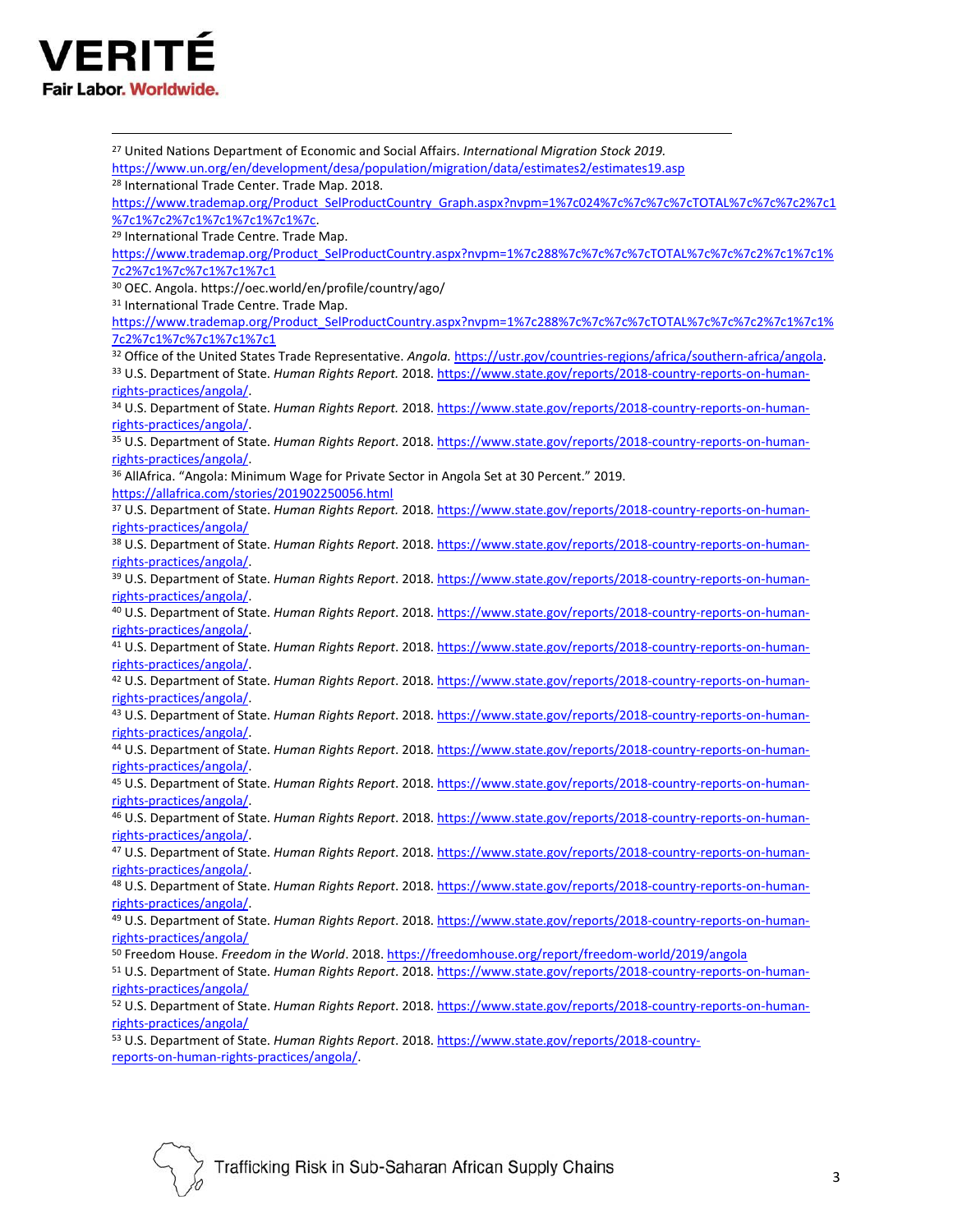

 U.S. Department of State. *Human Rights Report*. 2018. [https://www.state.gov/reports/2018-country-reports-on-human](https://www.state.gov/reports/2018-country-reports-on-human-rights-practices/angola/)[rights-practices/angola/.](https://www.state.gov/reports/2018-country-reports-on-human-rights-practices/angola/) U.S. Department of State. *Human Rights Report*. 2018. [https://www.state.gov/reports/2018-country-reports-on-human](https://www.state.gov/reports/2018-country-reports-on-human-rights-practices/angola/)[rights-practices/angola/.](https://www.state.gov/reports/2018-country-reports-on-human-rights-practices/angola/) International Labour Organizaion. *Ratifications for Ghana.* [https://www.ilo.org/dyn/normlex/en/f?p=1000:11200:6176207057828::::P11200\\_INSTRUMENT\\_SORT:4](https://www.ilo.org/dyn/normlex/en/f?p=1000:11200:6176207057828::::P11200_INSTRUMENT_SORT:4) The Fund for Peace. *Fragile States Index*. 2019. [https://fragilestatesindex.org/country-data/.](https://fragilestatesindex.org/country-data/)  Amnesty International. *Annual Report*. 2017-2018[. https://www.amnesty.org/en/countries/africa/angola/report-angola/#](https://www.amnesty.org/en/countries/africa/angola/report-angola/) U.S. Department of State. *Angola 2019 Crime & Safety Report.* 2019. <https://www.osac.gov/Country/Angola/Content/Detail/Report/b7e17811-269d-4cfd-8b31-15f4aeb7b013> United Nations Office on Drugs and Crime. *Global Homicide Study.* 2012[. https://www.unodc.org/gsh/en/data.html](https://www.unodc.org/gsh/en/data.html) Human Rights Watch. *World Report 2019: Angola.* 2018. <https://www.hrw.org/world-report/2019/country-chapters/angola> Human Rights Watch. *World Report 2019: Angola.* 2018. <https://www.hrw.org/world-report/2019/country-chapters/angola> U.S. Department of State. *Human Rights Report*. 2018. [https://www.state.gov/reports/2018-country-reports-on-human](https://www.state.gov/reports/2018-country-reports-on-human-rights-practices/angola/)[rights-practices/angola/](https://www.state.gov/reports/2018-country-reports-on-human-rights-practices/angola/) U.S. Department of State. *Human Rights Report*. 2018. [https://www.state.gov/reports/2018-country-reports-on-human](https://www.state.gov/reports/2018-country-reports-on-human-rights-practices/angola/)[rights-practices/angola/](https://www.state.gov/reports/2018-country-reports-on-human-rights-practices/angola/) U.S. Department of State. *Human Rights Report*. 2018. [https://www.state.gov/reports/2018-country-reports-on-human](https://www.state.gov/reports/2018-country-reports-on-human-rights-practices/angola/)[rights-practices/angola/](https://www.state.gov/reports/2018-country-reports-on-human-rights-practices/angola/) U.S. Department of State. *Human Rights Report*. 2018. [https://www.state.gov/reports/2018-country-reports-on-human](https://www.state.gov/reports/2018-country-reports-on-human-rights-practices/angola/)[rights-practices/angola/](https://www.state.gov/reports/2018-country-reports-on-human-rights-practices/angola/) Transparency International. *Corruption Perceptions Index*. 2018[. https://www.transparency.org/cpi2018](https://www.transparency.org/cpi2018) U.S. Department of State. *Investment Climate Statement*. 2018[. https://www.state.gov/reports/2018-investment-climate](https://www.state.gov/reports/2018-investment-climate-statements/angola/)[statements/angola/.](https://www.state.gov/reports/2018-investment-climate-statements/angola/)  U.S. Department of State. *Investment Climate Statement*. 2018. [https://www.state.gov/reports/2018-investment-climate](https://www.state.gov/reports/2018-investment-climate-statements/angola/)[statements/angola/.](https://www.state.gov/reports/2018-investment-climate-statements/angola/)  United Nations Development Program. *Human Development Statistical Update.* 2018. http://hdr.undp.org/sites/default/files/2018 human\_development\_statistical\_update.pdf. World Bank. *Angola*[. https://data.worldbank.org/country/angola](https://data.worldbank.org/country/angola) World Bank. *Rural poverty gap at national poverty lines (%).* 2008. [http://data.worldbank.org/indicator/SI.POV.RUGP?locations=AO.](http://data.worldbank.org/indicator/SI.POV.RUGP?locations=AO) Social Institutions & Gender Index. *Angola.* 2014[. https://www.genderindex.org/country/angola-2014-results/](https://www.genderindex.org/country/angola-2014-results/) Social Institutions & Gender Index. *Angola.* 2014. <https://www.genderindex.org/country/angola-2014-results/> Central Intelligence Agency. *The World Factbook: Angola*. 2020[. https://www.cia.gov/library/publications/the-world](https://www.cia.gov/library/publications/the-world-factbook/geos/ao.html)[factbook/geos/ao.html](https://www.cia.gov/library/publications/the-world-factbook/geos/ao.html) Social Institutions & Gender Index. *Angola.* 2014. <https://www.genderindex.org/country/angola-2014-results/> Social Institutions & Gender Index. *Angola.* 2014.<https://www.genderindex.org/country/angola-2014-results/> U.S. Department of State. *Human Rights Report 2018. Angola.* [https://www.state.gov/reports/2018-country-reports-on](https://www.state.gov/reports/2018-country-reports-on-human-rights-practices/angola/)[human-rights-practices/angola/](https://www.state.gov/reports/2018-country-reports-on-human-rights-practices/angola/) Social Institutions and Gender Index. *Angola.* 2014. <https://www.genderindex.org/country/angola-2014-results/> U.S. Department of State. *Human Rights Report.* 2018. [https://www.state.gov/reports/2018-country-reports-on-human](https://www.state.gov/reports/2018-country-reports-on-human-rights-practices/angola/)[rights-practices/angola/](https://www.state.gov/reports/2018-country-reports-on-human-rights-practices/angola/) U.S. Department of State. *Human Rights Report.* 2018. [https://www.state.gov/reports/2018-country-reports-on-human](https://www.state.gov/reports/2018-country-reports-on-human-rights-practices/angola/)[rights-practices/angola/](https://www.state.gov/reports/2018-country-reports-on-human-rights-practices/angola/) U.S. Department of State. *Human Rights Report.* 2018. [https://www.state.gov/reports/2018-country-reports-on-human](https://www.state.gov/reports/2018-country-reports-on-human-rights-practices/angola/)[rights-practices/angola/](https://www.state.gov/reports/2018-country-reports-on-human-rights-practices/angola/) Amnesty International. *Annual Report*. 2017-2018. <https://www.amnesty.org/en/countries/africa/angola/report-angola/> U.S. Department of State. *Human Rights Report*. 2018. [https://www.state.gov/reports/2018-country-reports-on-human](https://www.state.gov/reports/2018-country-reports-on-human-rights-practices/angola/)[rights-practices/angola/](https://www.state.gov/reports/2018-country-reports-on-human-rights-practices/angola/) Nirit Ben-Ari. "Angola's economy grows, but what about the poor?" The Africa Report. October 17, 2014. <https://www.theafricareport.com/3861/angolas-economy-grows-but-what-about-the-poor/> U.S Geological Survey. *2015 Minerals Yearbook.* 2015. [https://s3-us-west-2.amazonaws.com/prd](https://s3-us-west-2.amazonaws.com/prd-wret/assets/palladium/production/mineral-pubs/diamond/myb1-2015-diamo.pdf)[wret/assets/palladium/production/mineral-pubs/diamond/myb1-2015-diamo.pdf.](https://s3-us-west-2.amazonaws.com/prd-wret/assets/palladium/production/mineral-pubs/diamond/myb1-2015-diamo.pdf) Central Intelligence Agency. *The World Factbook: Angola*. 2020. [https://www.cia.gov/library/publications/the-world](https://www.cia.gov/library/publications/the-world-factbook/geos/ao.html)[factbook/geos/ao.html](https://www.cia.gov/library/publications/the-world-factbook/geos/ao.html)

Trafficking Risk in Sub-Saharan African Supply Chains